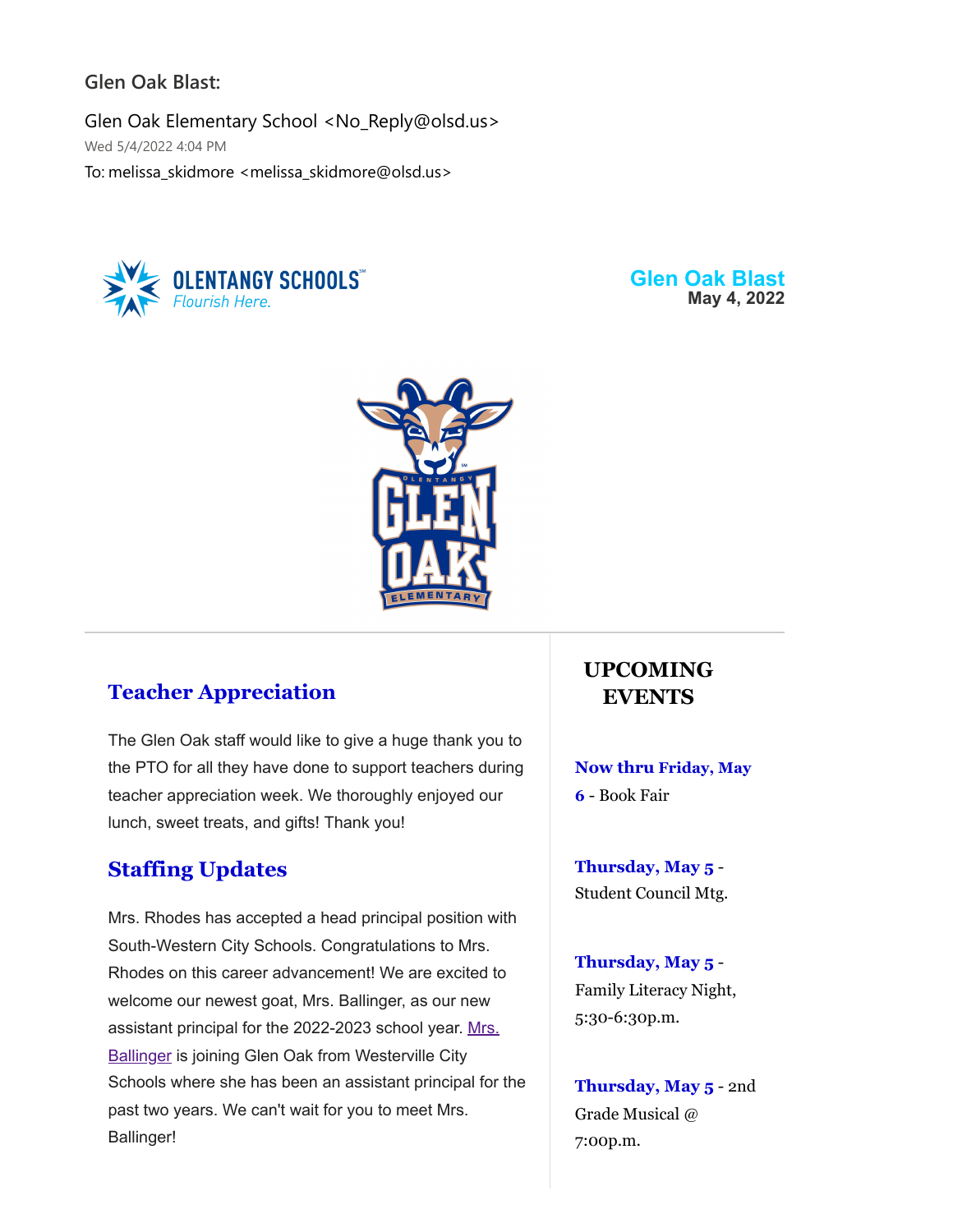## **Last Day/Clap out**

It is tradition on the last day of school to honor our 5th grade students by having them "parade through the halls", rocking out to music and K-4 students, staff and parents cheering them. Staff are encouraged to bring a noise maker and have their students line the halls for a start time of 1:30pm. Again, we will then start standard dismissal procedures at 1:40pm, as we will be operating on a **two (2) hour early release**. Parents can arrive, park in the front, and enter the building to cheer on their fifth graders.

#### **Teacher Appreciation Award**

Stinger stopped by to surprise Mr. Bickley with the **Blue Jackets Teacher Appreciation award yesterday. We are** proud of Mr. Bickley for being nominated and winning this award! Stinger visited with some students and gave Mr. Bickley a customized jersey. Thank you to the Blue Jackets and Congratulations to Mr. Bickley!

#### **Family Literacy Night**

Join us on Thursday, May 5 in the gym for an hour of fun before you go to the book fair and/or 2<sup>nd</sup> Grade Musical. You can play Bingo and win a book, have fun with Reader's Theater, learn about wild jungle animals and find out about a fun app called Rubies Africa from one of our Glen Oak parents. Hope to see you there!

#### **Morning Drop Off**

Just a reminder, there is no adult supervision outside the school doors before 8:50 a.m.

### **News from Library/ Media Center**

Thank you to all the PTO volunteers for making the Scholastic Book Fair a success! The students had a great time in the **[Jungle Library!](https://docs.google.com/document/d/1ZTDFbykdVJ_RmMdUsRCcnZ3v8vwERSeTApo9QLvOc7Y/edit?usp=sharing)** 

Students are in the process of finishing up all their library projects. Just as a reminder, all library books are due

**Thursday, May 5** & **Friday, May 6 -** Kindergarten Field Trip

**Monday, May 9 & Tuesday, May 10-** Kindergarten Musical @ 2:45

**Monday, May 9** - 4th Grade Field Trip (Harvey/Burchinal)

**Thursday, May 12** - 1st Grade Musical @ 7:00p.m

**Monday, May 16 -** Last House Meeting

**Tuesday, May 17** - 4th Grade Field Trip (Mentzer/Stratmoen)

**Friday, May 20 -** [Deadline to order school](https://goes.olentangy.k12.oh.us/default-board-post-page-glen-oak/~board/glen-oak-elementary-news/post/school-supply-kits) supplies.

**Friday, May 20 -** Field Day (3-5 AM, K-2 PM)

**Thursday, May 26** - Last Day of School - **2 Hour Early Release**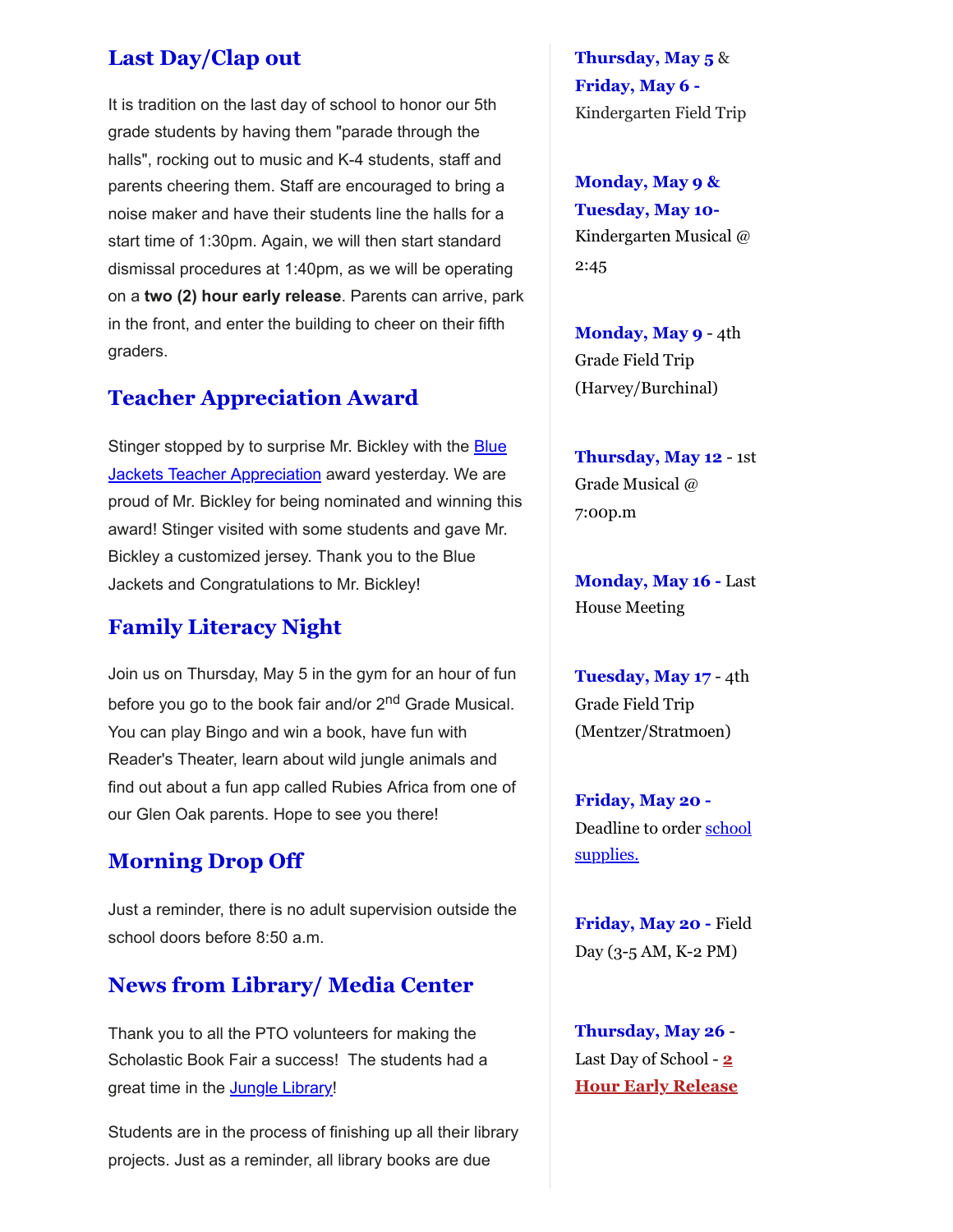back by Friday, May 13. If you would like to check your students library account, here are some [directions](https://docs.google.com/document/d/1PuFnz6YioN28i0K6JD8RPzIhImjQA3XNaWe2VbNlwO8/edit?usp=sharing) for you to follow.

# **News from the Gym**

Congratulations to Ms. Johnson's 1st grade class for winning the Golden Shoe award. We will be working on our Lacrosse unit next week and if the weather is good, we will be outside. **TOMORROW is the last day of running club.** Thank you to all the parent volunteers and students who participated!

## **News from Guidance**

Next week, Mr. Bickley will be working with fourth graders doing a lesson on career awareness. We will be completing an activity called Explore the World of Work. This will allow the students to explore some of their interests and strengths, and how this might translate into a future career.

## **Title 1 Survey**

Your child attends a Title I School. Title I Schoolwide programs serve all children in a school. All staff, resources, and classes are part of the overall School wide program. The purpose is to generate high levels of academic achievement in core subject areas for all students, especially those students most in need. We would like your [input o](https://olsd.az1.qualtrics.com/jfe/form/SV_3k54vBLZ8wNdkvI)n how we are doing.

*follow us on Instagram @glenoakelementaryolsd.*

## **Specials Rotation Days**

Thurs., May 5 - E Day Fri., May 6 - A Day Mon. May 9 - B Day Tues. May 10 - C Day Wed. May 11 - D Day

**EXTRA INFORMATION**

> **Golden Goat Winner is.... [Ms. Rice's Class!](https://docs.google.com/document/d/1DGEtQL0Qzd8TUXE4U-YVkNNrv5VgslqtV6LJh_k3c9U/edit?usp=sharing)**

[2021-22 Calendar](https://resources.finalsite.net/images/v1623338803/olentangyk12ohus/sz9j8nno6oh20v3wyps6/2021-2022DistrictCalendarApproved4-23-20_1updated.pdf)

[2022-23 Calenda](https://resources.finalsite.net/images/v1620050549/olentangyk12ohus/qd6qvmokm7y6lk1e4riu/2022-2023OLSDistrictCalendar.pdf)r

[Kindergarten calendar](https://resources.finalsite.net/images/v1610728354/olentangyk12ohus/suvljtjbbcrvefp8t0eg/Kindergarten2021-2022Calendar-FINAL11321.pdf)

[lunch menu](https://www.schoolnutritionandfitness.com/static/greenmenus/1605120015275702/2022/2022/520256-2021-2022_Cycle_Menu_updated_11_-_18-_21_effective_December.pdf)